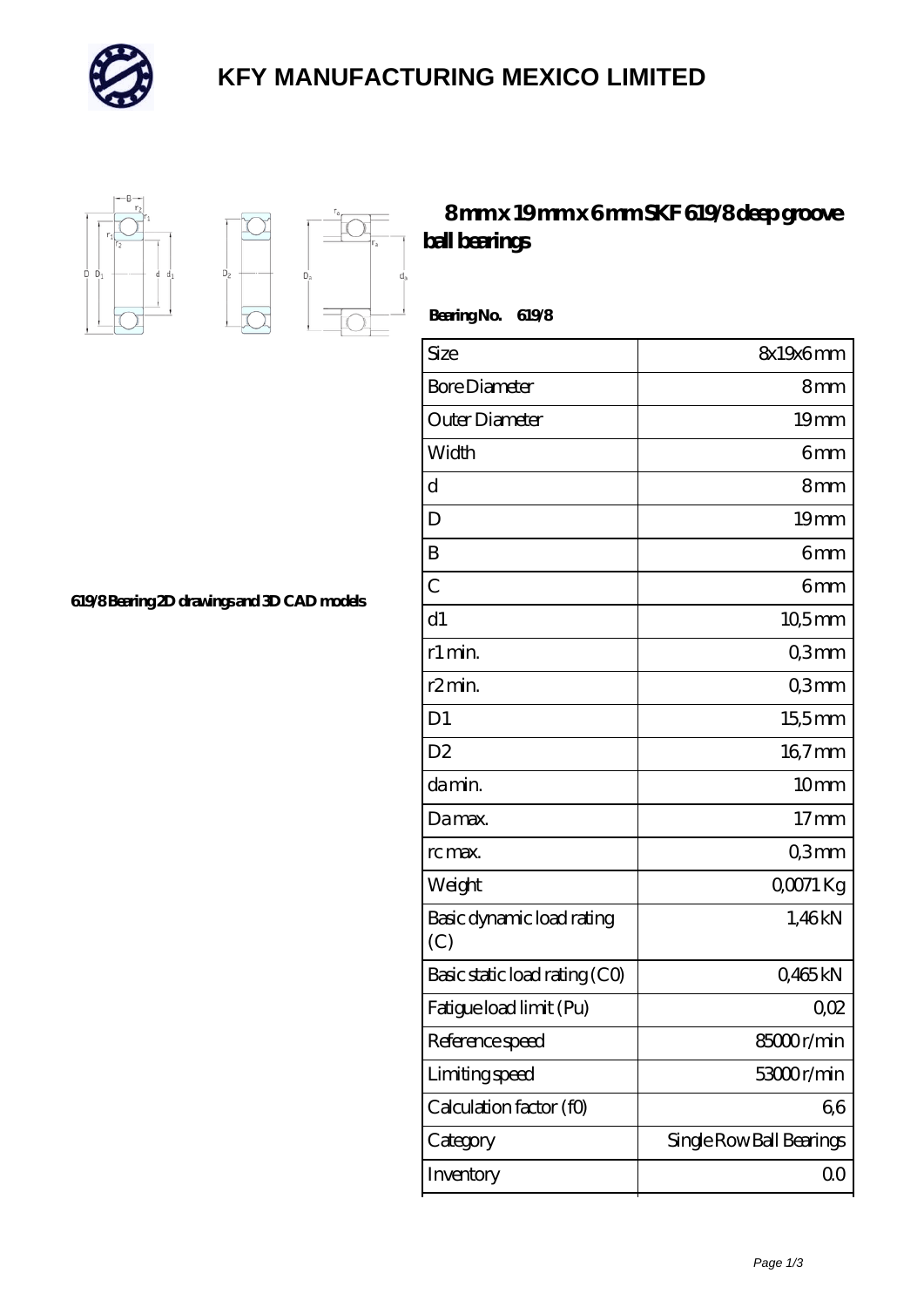

## **[KFY MANUFACTURING MEXICO LIMITED](https://m.mailemotion.tv)**

| Manufacturer Name                  | <b>SKF</b>                                                                                                                                                                                                                         |
|------------------------------------|------------------------------------------------------------------------------------------------------------------------------------------------------------------------------------------------------------------------------------|
| Minimum Buy Quantity               | N/A                                                                                                                                                                                                                                |
| Weight /Kilogram                   | 0006                                                                                                                                                                                                                               |
| Product Group                      | <b>BOO308</b>                                                                                                                                                                                                                      |
| Enclosure                          | Open                                                                                                                                                                                                                               |
| Precision Class                    | ABEC 1   ISO PO                                                                                                                                                                                                                    |
| Maximum Capacity / Filling<br>Slot | No                                                                                                                                                                                                                                 |
| Rolling Element                    | <b>Ball Bearing</b>                                                                                                                                                                                                                |
| Snap Ring                          | No                                                                                                                                                                                                                                 |
| <b>Internal Special Features</b>   | No                                                                                                                                                                                                                                 |
| Cage Material                      | Steel                                                                                                                                                                                                                              |
| Internal Clearance                 | CO-Medium                                                                                                                                                                                                                          |
| Inch - Metric                      | Metric                                                                                                                                                                                                                             |
| Long Description                   | <b>SMM Bore: 19MM Outside</b><br>Diameter; 6MM Outer Race<br>Width; Open; Ball Bearing;<br>ABEC 1   ISO PQ No Filling<br>Slot; No Snap Ring No<br><b>Internal Special Features;</b><br>CO Medium Internal<br>Clearance; Steel Cage |
| Other Features                     | Deep Groove                                                                                                                                                                                                                        |
| Category                           | Single Row Ball Bearing                                                                                                                                                                                                            |
| <b>UNSPSC</b>                      | 31171504                                                                                                                                                                                                                           |
| Harmonized Tariff Code             | 8482105068                                                                                                                                                                                                                         |
| Noun                               | Bearing                                                                                                                                                                                                                            |
| Keyword String                     | Ball                                                                                                                                                                                                                               |
| Manufacturer URL                   | http://www.skf.com                                                                                                                                                                                                                 |
| Manufacturer Item Number           | 619/8                                                                                                                                                                                                                              |
| Weight/LBS                         | 00071                                                                                                                                                                                                                              |
| Inner Race Width                   | OInch   OMillimeter                                                                                                                                                                                                                |
| Outside Diameter                   | Q748Inch   19Millimeter                                                                                                                                                                                                            |
| Outer Race Width                   | 0.236Inch   6Millimeter                                                                                                                                                                                                            |
| Bore                               | 0315Inch   8 Millimeter                                                                                                                                                                                                            |